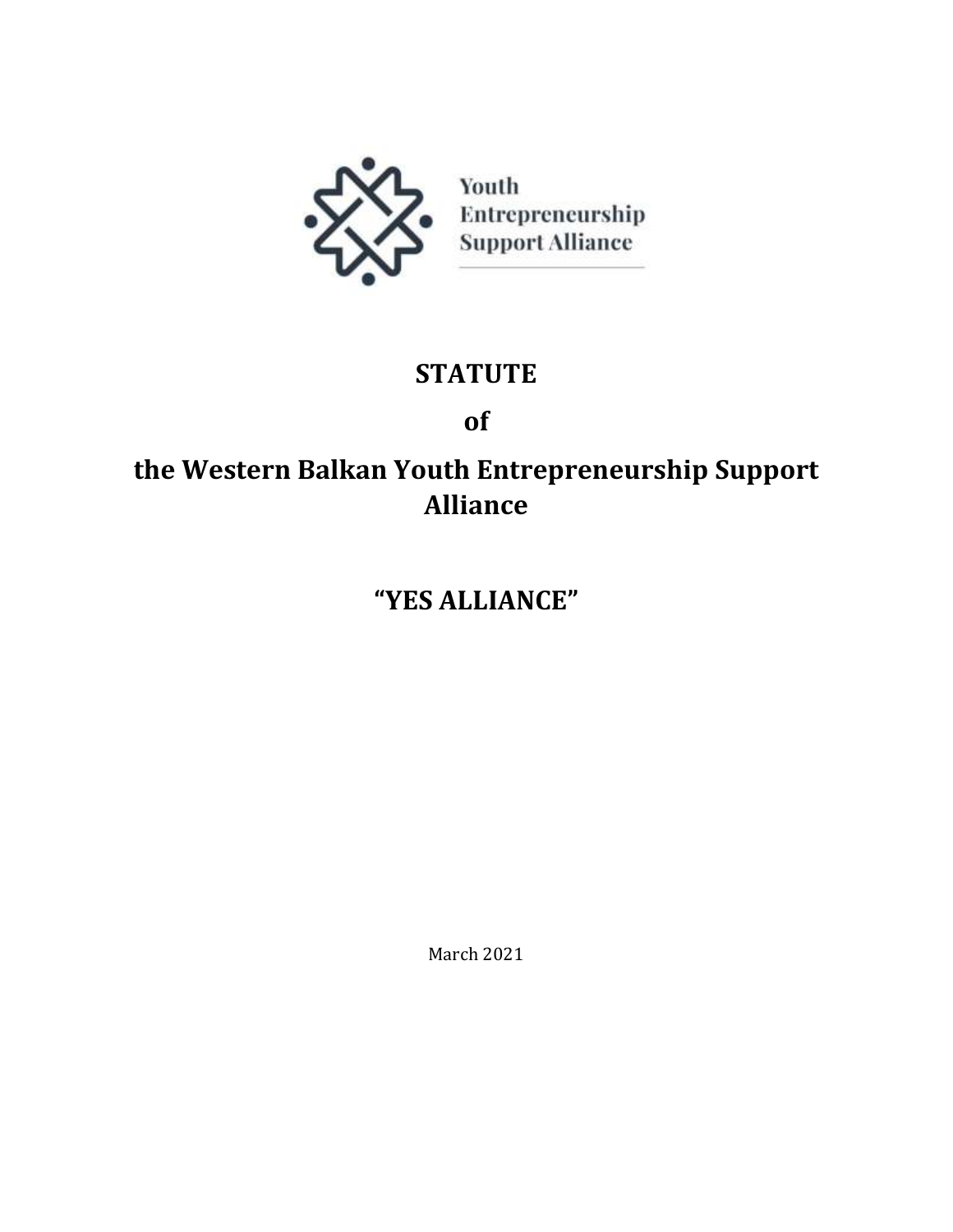## **STATUTE**

## **of**

# **the Western Balkan Youth Entrepreneurship Support Alliance**

#### I. **GENERAL REGULATIONS**

#### Article 1 Definition of the organization

Western Balkan Youth Entrepreneurship Support Alliance (hereinafter called: the YES ALLIANCE) is a non-formal network of civil society organizations working to help build better policies for entrepreneurs in the Western Balkan region.

#### Article 2 Name

Name of the network is "Western Balkan Youth Entrepreneurship Alliance".

The abbreviation is the YES ALLIANCE.

#### Article 3 Founders

Founders of the YES ALLIANCE are the following organisations:

- 1. Youth Entrepreneurial Service Foundation, "16ta Makedonska Brigada 13b, 1000 Skopje", Skopje, Macedonia
- 2. Fondacija Biznis Start-up Centar Bar, "Bulevar Revolucije bb" Poslovni centar kula "A", 85000 Bar, Montenegro
- 3. Inovacioni Centar Banja Luka, "Dr. Mladena Stojanovića 4", 78000 Banja Luka, Bosnia and Herzegovina

# Article 4

## **Territory**

YES ALLIANCE works in countries of the Western Balkan region according to its mission, vision and goals.

Definition of the Western Balkans includes: Albania, Bosnia and Herzegovina, Kosovo, Montenegro, Macedonia and Serbia.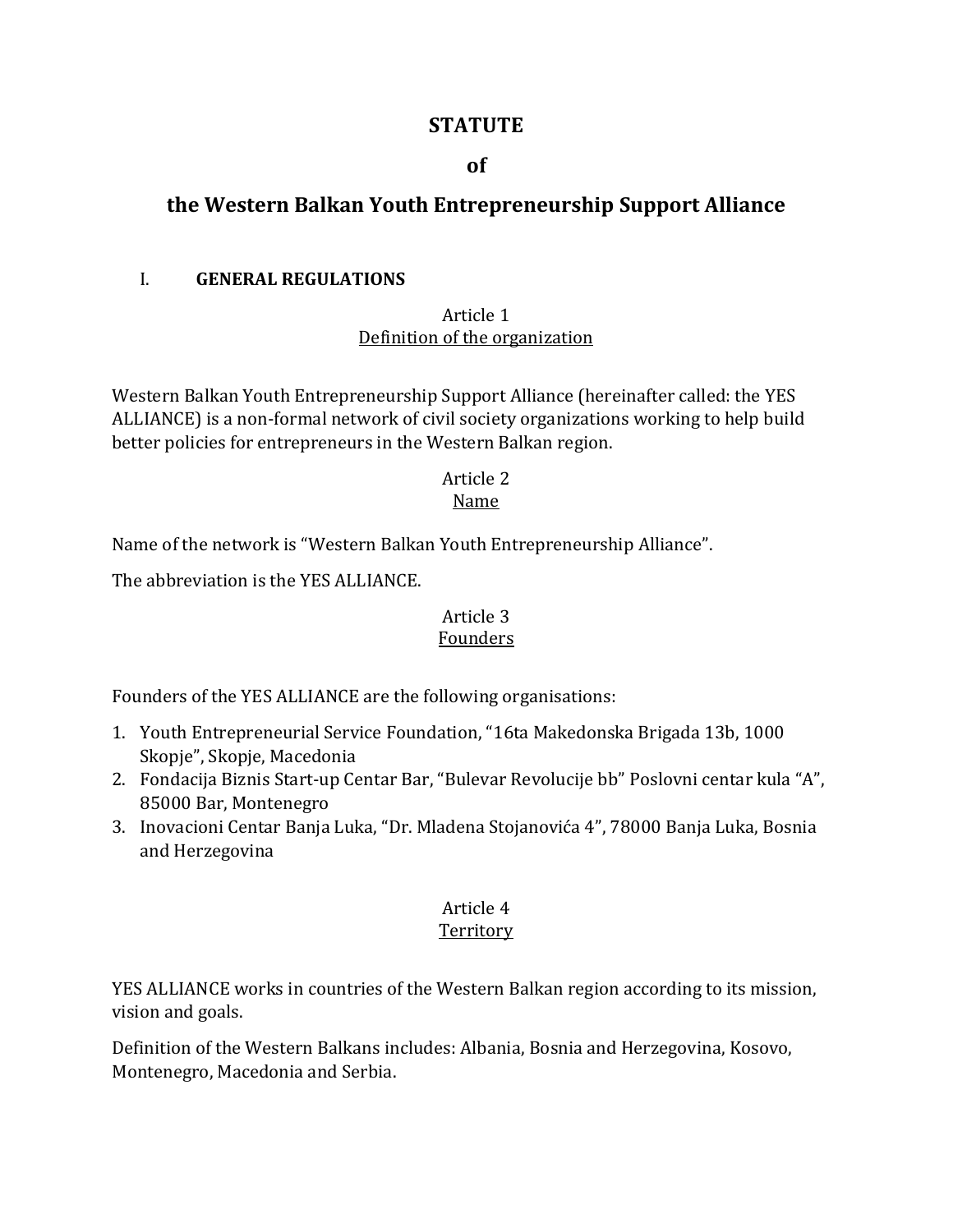#### II. **VISION AND MISSION**

#### Article 5 Vision

YES ALLIANCE is a Western Balkan CSOs network committed to identifying innovative and effective approaches for local and national governments to boost entrepreneurial ecosystems.

#### Article 6 Mission

YES ALLIANCE has a mission is to empower civil society and influence local and national policies towards more enabling environment for young entrepreneurs and sustainable enterprises in the Western Balkans.

#### Article 7 Values

YES ALLIANCE values are:

- respect of the universal human rights and of the rights of all citizens-men and women of all nationalities, religions and cultures
- development of a pluralistic and participative democracy
- socio-economic development and cultural prosperity
- social cohesion, integration and harmony
- care for the environment and sustainable development
- social justice and equality
- respect for diversity and non-violence

#### Article 8 Goals

## YES ALLIANCE goals are:

- To increase the role of civil society by strengthening its voice in policy and decisionmaking on local, national and regional level in the field of entrepreneurship
- To promote civil dialogue between civil society actors and state institutions in order to influence entrepreneurship policy and programs in the Western Balkans
- Share information and resources among members for the benefit of young entrepreneurs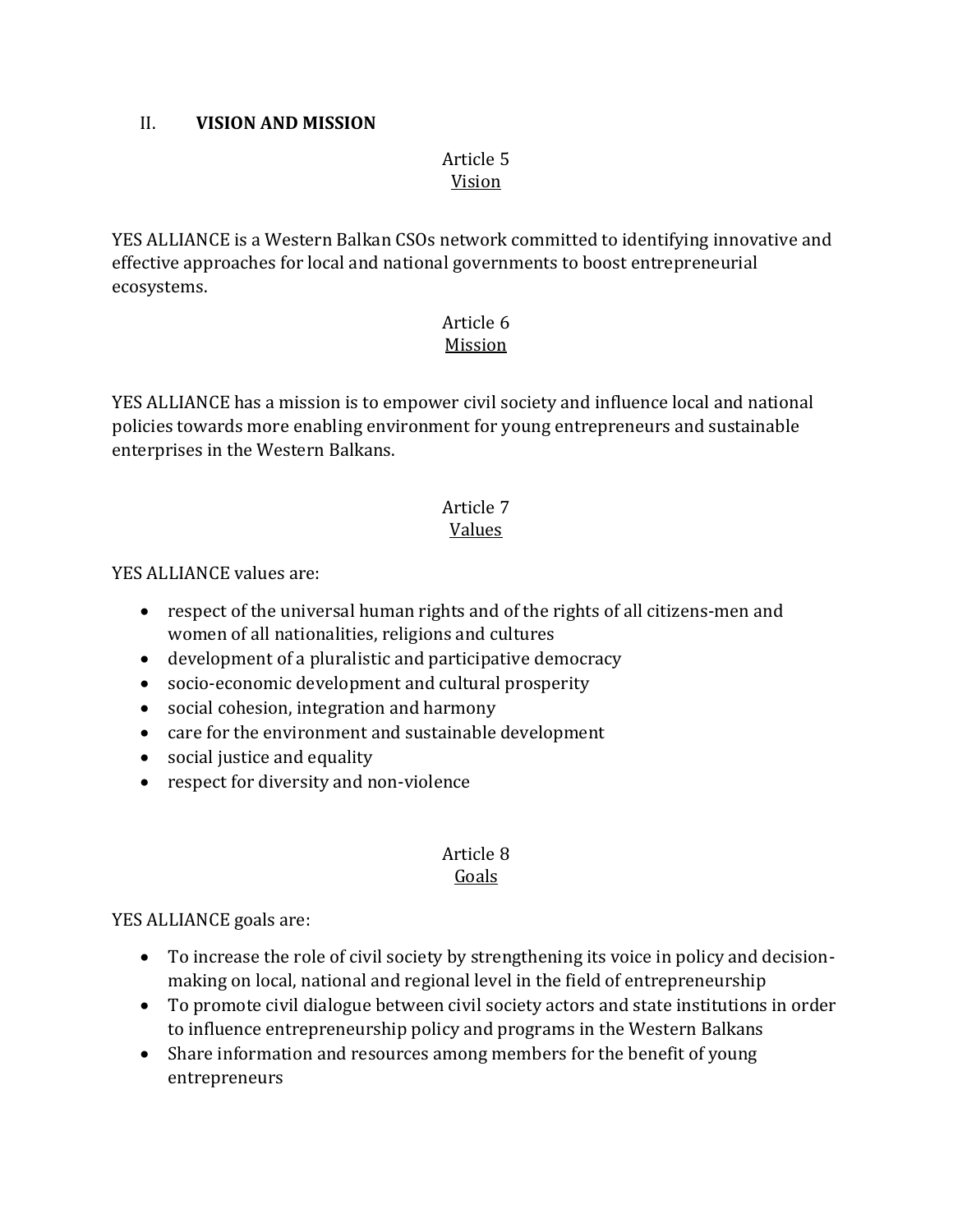- Share good regional practices and assure that proposed measures are in line with national and EU entrepreneurship strategies
- To develop advocacy knowledge and skills of civil society actors as a base for greater impact
- To strengthen communication, coordination and cooperation between civil society actors in the field of entrepreneurship in the Balkan region
- To advocate for a more enabling environment for any youth-led organization in the Western Balkans that works in the field of youth entrepreneurship and to advocate for better public support in times of COVID-19

## **III. MEMBERSHIP**

#### Article 9 Definition

YES ALLIANCE involves in its work civil society organisations whose goals are in accordance with YES ALLIANCE mission, vision and goals.

The involvement can be in form of a member status.

The organizations with a member status have rights, duties and responsibilities in accordance with this Statute.

## Article 10 Eligibility for member status

An organization may obtain a member status in YES ALLIANCE if it:

- works and contributes to strengthening and/or developing the entrepreneurial ecosystem in the Balkan region through activities such as advocacy and capacity development;
- is a civil society organization, registered according to national laws of the country.

#### Article 11 Candidature

An organization acquires a member status through:

 expression of interest and singing a memorandum of cooperation with YES ALLIANCE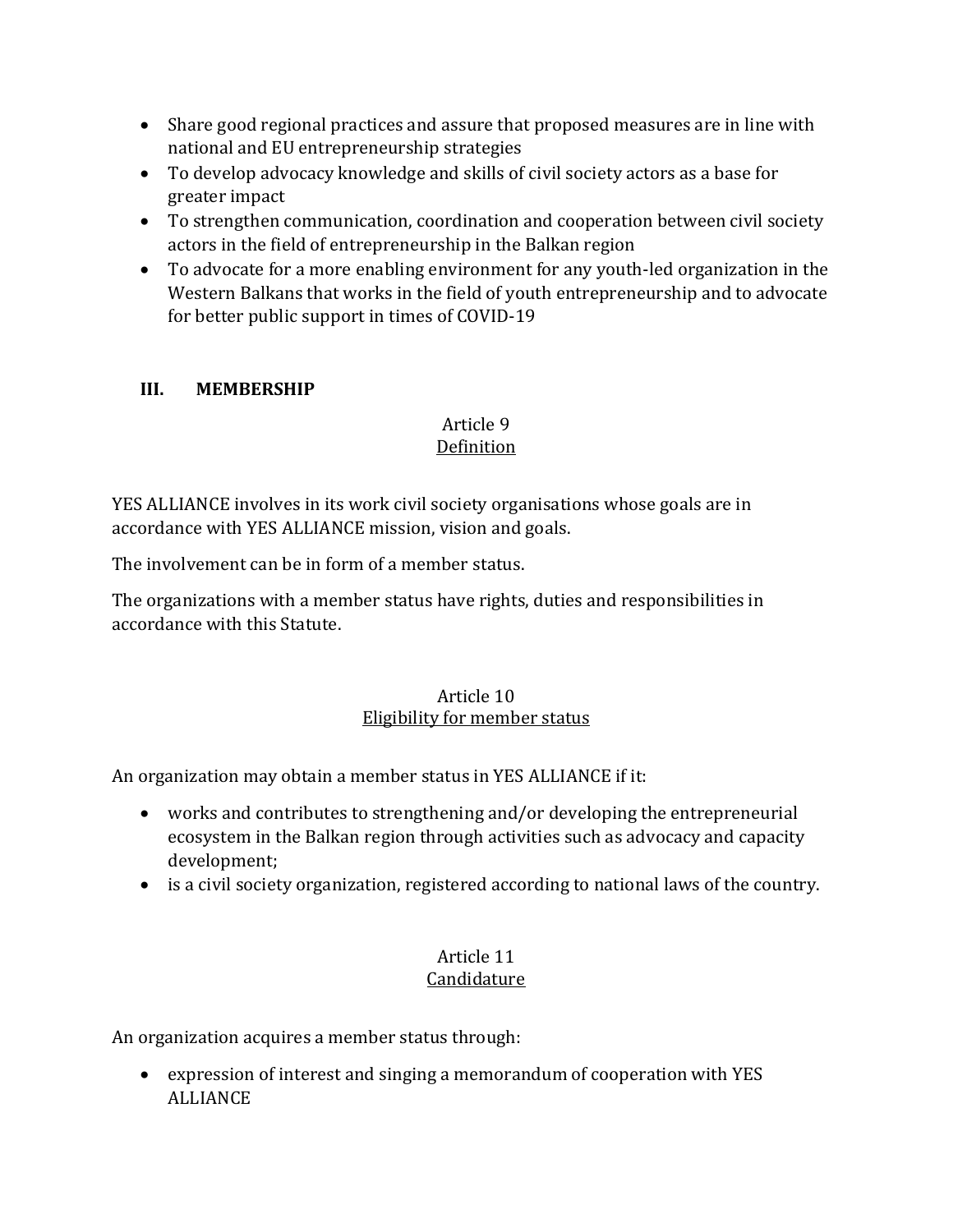## Article 12 Termination of status

Member status can be terminated if organization:

- does not participate to two subsequent Council meetings without justified cause;
- violates the Statute or other YES ALLIANCE Acts;
- works contrary to the goals, tasks and reputation of the YES ALLIANCE;
- is in any other situation envisaged with the Law or this Statute.

The decision on termination is taken by simple majority of all organizations with member status present on the Council meeting.

## Article 13 Voluntary termination

Member status can be also terminated on a voluntary basis with a written statement by the organization.

## **IV. GOVERNANCE, MANAGEMENT AND ORGANIZATIONAL STRUCTURE**

## Article 14 Governing and management organs

YES ALLIANCE governing bodies are the Council and the Advisory Board.

## **1. The Council**

## Article 15 Definition of the Council

The Council is the highest governance body of the YES ALLIANCE.

The Council executes its rights and duties based upon and within the limitations of the Statute and general acts of the YES ALLIANCE.

The Council is composed of one authorized representative of each organization with member status.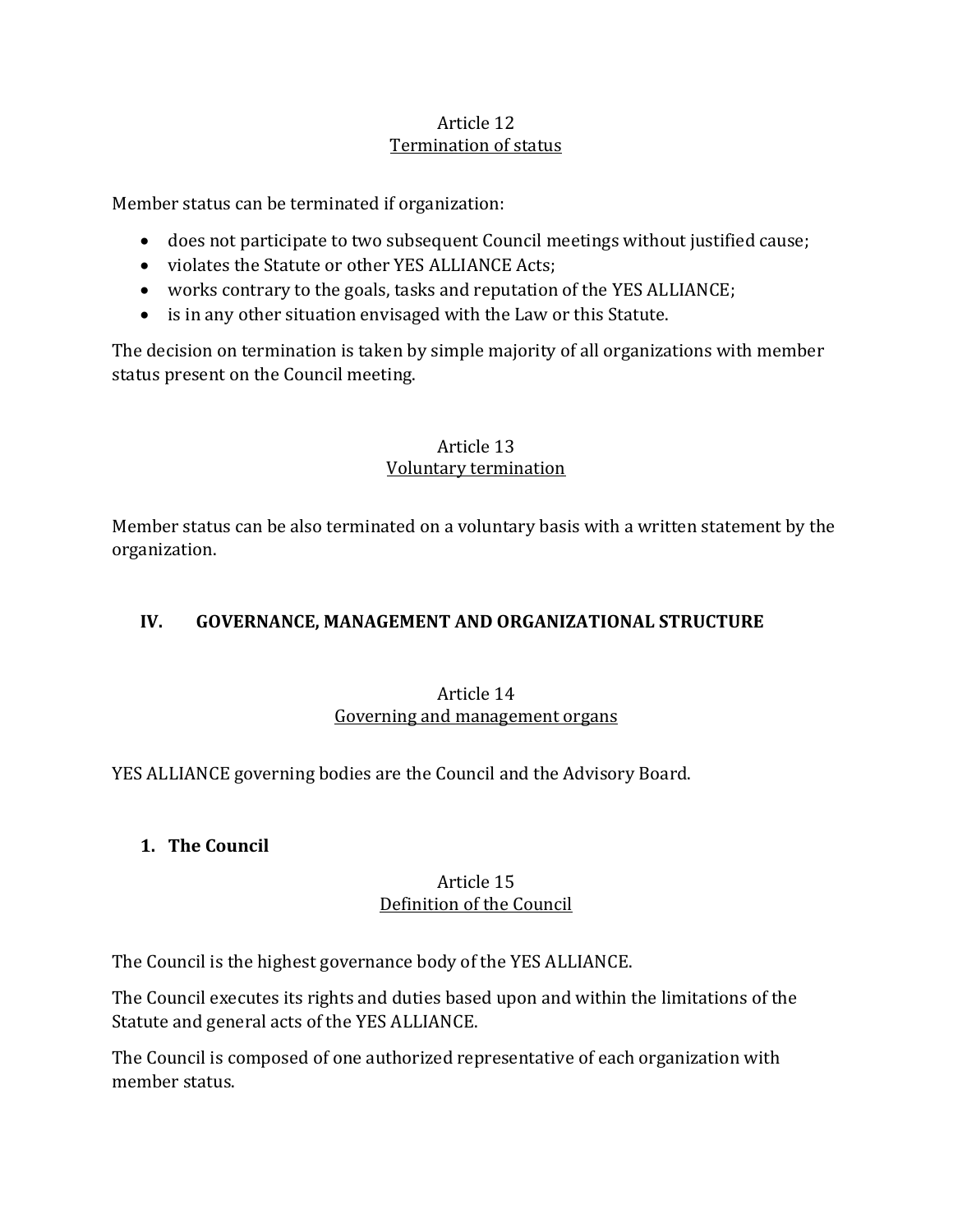Members of the Council are confirmed by the Council.

#### Article 16 Powers of the Council

The Council:

- adopts, amends and supplements the Statute;
- adopts the general policy and strategy;
- decides on the membership fee amount,
- elects members of the Board;
- adopts rules and procedures;
- performs other matters in conformity with the Statute and general acts of the YES ALLIANCE.

## Article 17 Council sessions

The Council works in sessions with minimum one session in calendar year.

The sessions are assembled by the Chairperson of the Council upon his own initiative, upon the request of the Advisory Board or upon the request of 1/5 of Council members.

## Article 18 Chairperson of the Council

The session is chaired by the Chairperson of the Council.

The Chairperson is elected on a yearly rotating basis on the proposal of any Council member.

Each Council member can be elected Chairperson of the Council with the exception of elected members of the Board.

## Article 19 Voting

The Council has a quorum if the majority of the total number of its members are present.

The Council decides by consensus on vision, mission and goals.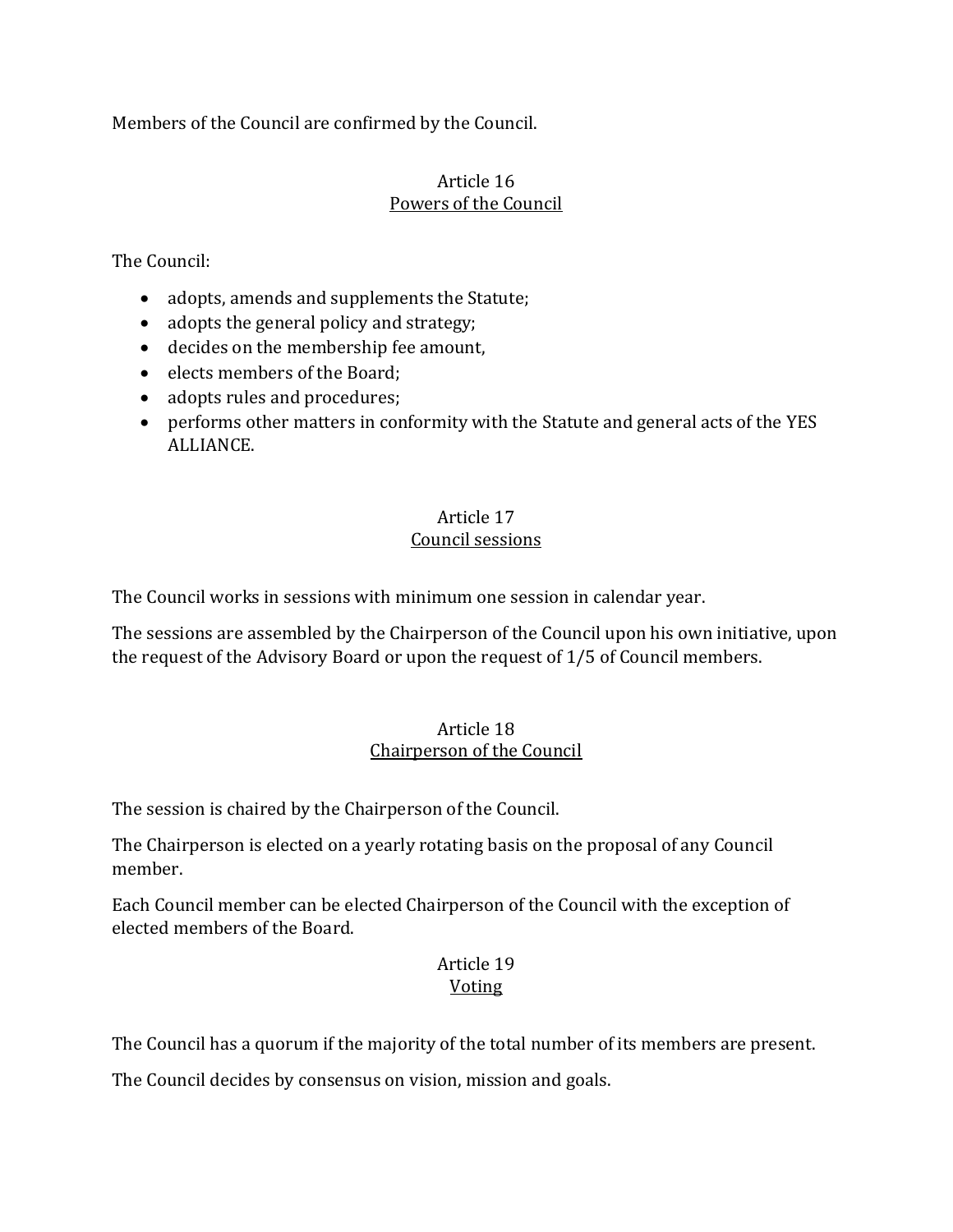In other cases, the Council decides by majority vote of members present, if this Statute does not foresee a special majority.

In case of undecided vote (equal number of votes), the vote of the Chairperson of the Council is deciding.

## Article 20 Conference call

The Council members can participate and decide on sessions through a conference call with registered conversation.

#### Article 21 Proxy voting

The Council members can also decide without a physical session or in absence with a verified signature or signature sent by fax or e-mail.

## Article 22 Meeting records

Each session is recorded by the minutes confirmed by the Chairperson of the Council and one Council member.

## 2. **The Advisory Board**

## Article 23 Definition of the Board

The Board is the governing and supervisory organ of the YES ALLIANCE.

The Board executes its rights and obligations based upon and within the limitations of the Statute and general acts of the YES ALLIANCE.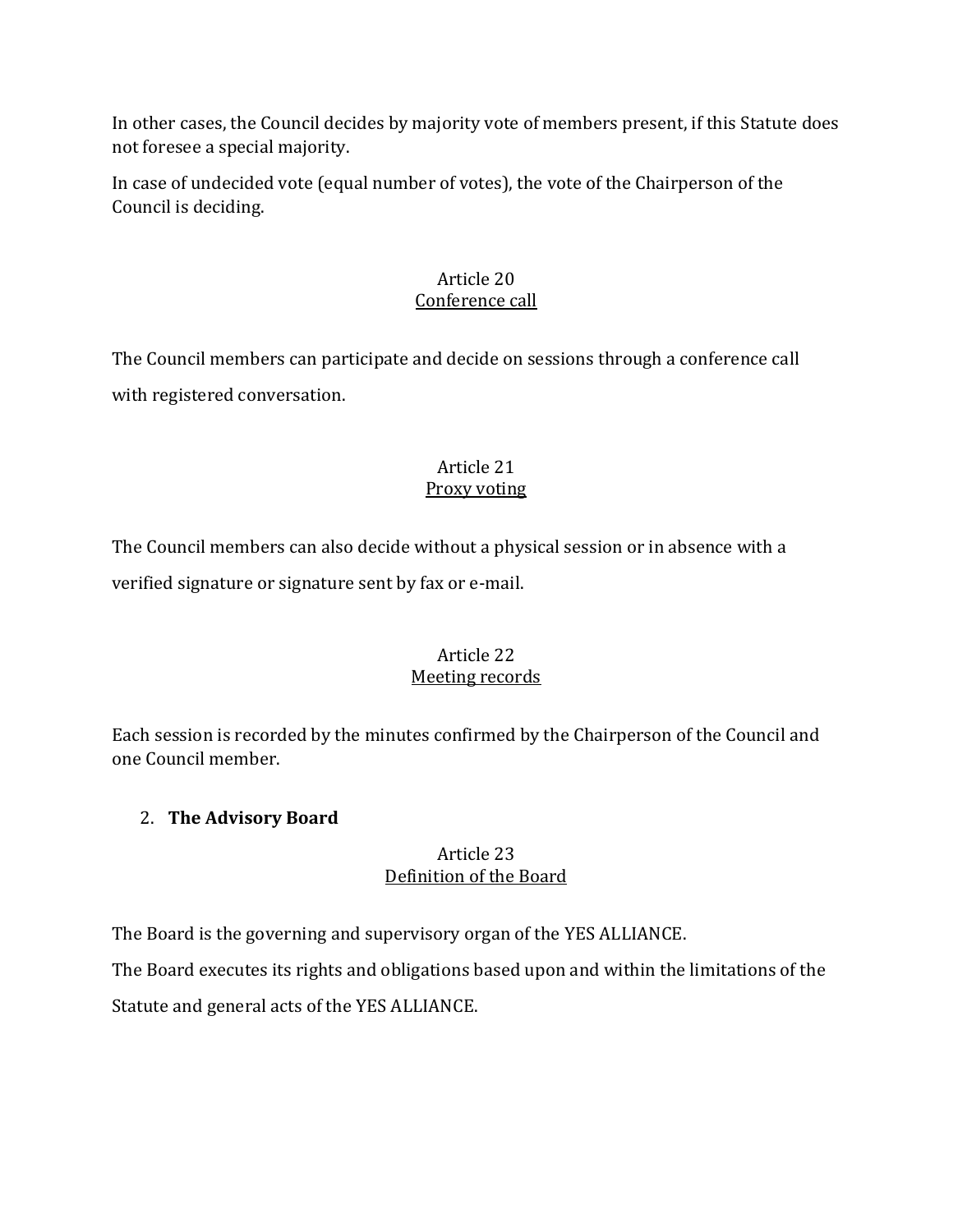## Article 24 Composition of the Board

The Board is composed of six to eight members: Chair of the Board, Deputy-Chair of the Board and four to six members

Board members do not necessarily have to be Council members.

Members of the Board from the same organization with member status, have one vote.

## Article 25 Elections of the Board

Mandate of the Board members is three years, with the right to re-election.

Election of members is based on candidates proposed by Council members.

Members are elected individually with the majority of Council members voting, but no less than 1/3 of the total number of Council members.

## Article 26 Chair of the Board

The Chair of the Board and Deputy-Chair of the Board are elected by the Board with the majority of present members, but not less than 1/3 of the total number of Board members.

The Chair of the Board is responsible for the work and decisions of the Board.

In case of absence or other hindrance of the Chair of the Board, he/she is replaced by the Deputy-Chairperson of the Board.

## Article 27 Powers of the Board

The Board:

- approves draft strategy, (multi-)annual programmes, work programmes and financial plans;
- approves general acts adopted by the Council;
- adopts measures for good governance of the YES ALLIANCE assets and resources;
- approves draft annual narrative and financial reports;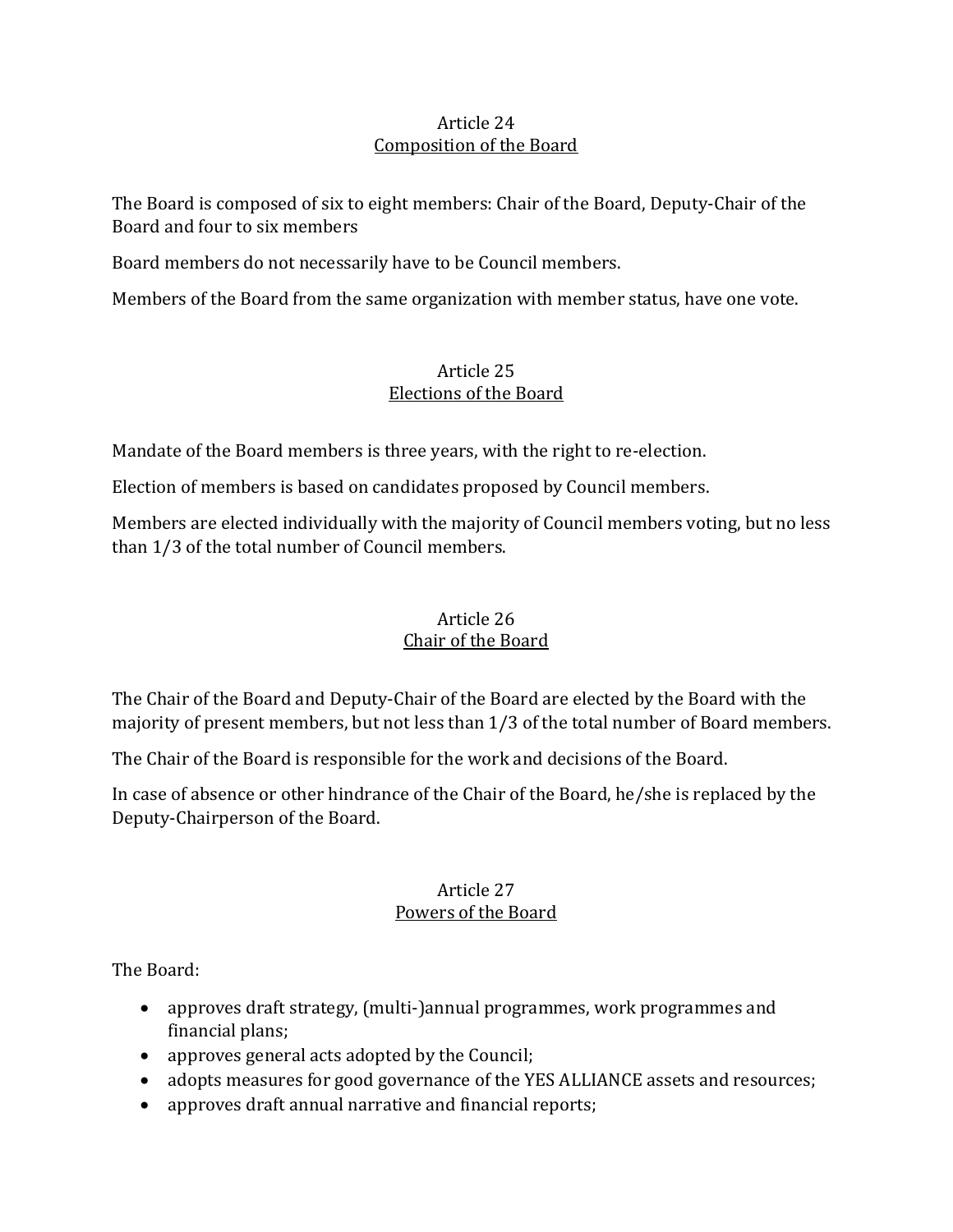- decides on association and membership of YES ALLIANCE in national and international organizations and networks and partnerships in large scale international projects;
- prepares and implements decisions by the Council;
- performs also other matters in conformity with the Statute and general acts of the YES ALLIANCE.

## Article 28 Board sessions

The Board works in sessions with minimum two meetings in a calendar year.

The sessions are assembled by the Chair of the Board, upon his own initiative, upon the request by two of Board members or upon the request of 5 Council members.

The Chair of the Board assembles the session within 5 days of the submission of the request.

The session is recorded by minutes, which are authorized by the Chair of the Board.

#### Article 29 Voting

## The Board has a quorum if the majority of the total number of its members is present.

The Board decides by majority vote of members present, if this Statute does not foresee a special majority.

In case of undecided vote (equal number of votes), the vote of the Chair of the Board is deciding.

# Article 30

## Conference call

The Board members can participate and decide on session through a conference call with registered conversation.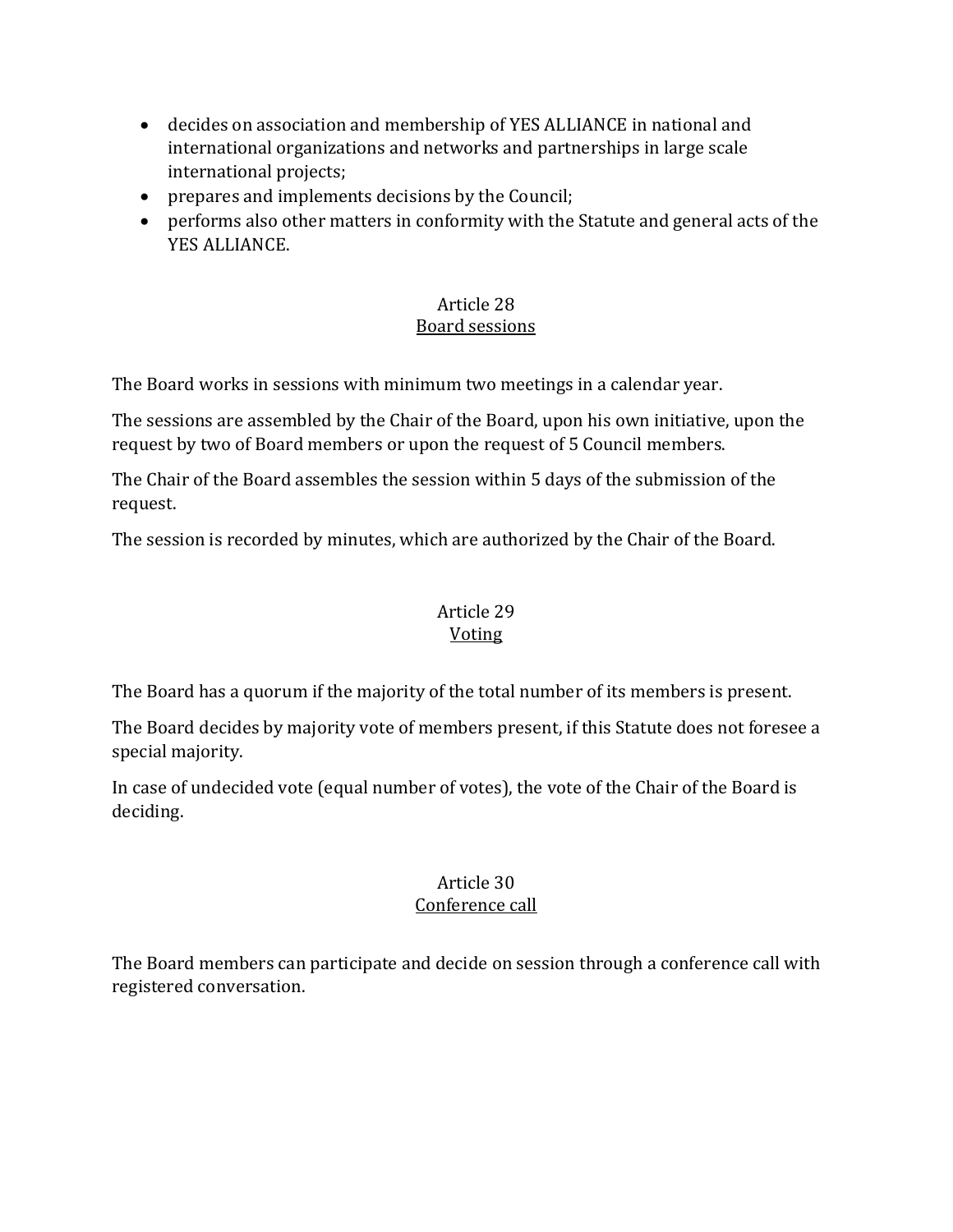#### Article 35 Proxy voting

The Board members can also decide without a physical session or in absence with a verified signature or signature sent by fax or e-mail.

## **V. FINANCING**

## Article 36 Sources of funding

YES ALLIANCE acquires and collects funds from: donations, contributions, grants, provision of services and membership fee.

#### Article 37 Use of funds

YES ALLIANCE funds are used for goals, tasks and activities, in accordance with this Statute and the general acts of the YES ALLIANCE and in conformity with regulations and limitations of the funders.

The surplus of revenues over expenditures that the WBYAE makes cannot be distributed as such to any person. It must be used exclusively for implementation of the goals, tasks and activities of the YES ALLIANCE.

## Article 38 Transparency and accountability

The Board governs the funds of the YES ALLIANCE in accordance with the valid legal regulations in order to achieve a stable balance of revenues and expenditures.

Each Council member has the right to claim insight into the use of funds and incomes of YES ALLIANCE.

## Article 39 Conflict of interest

Members of the Board and members of their families cannot have a business interest in any organisation which sells, rents or supplies goods and services to the YES ALLIANCE.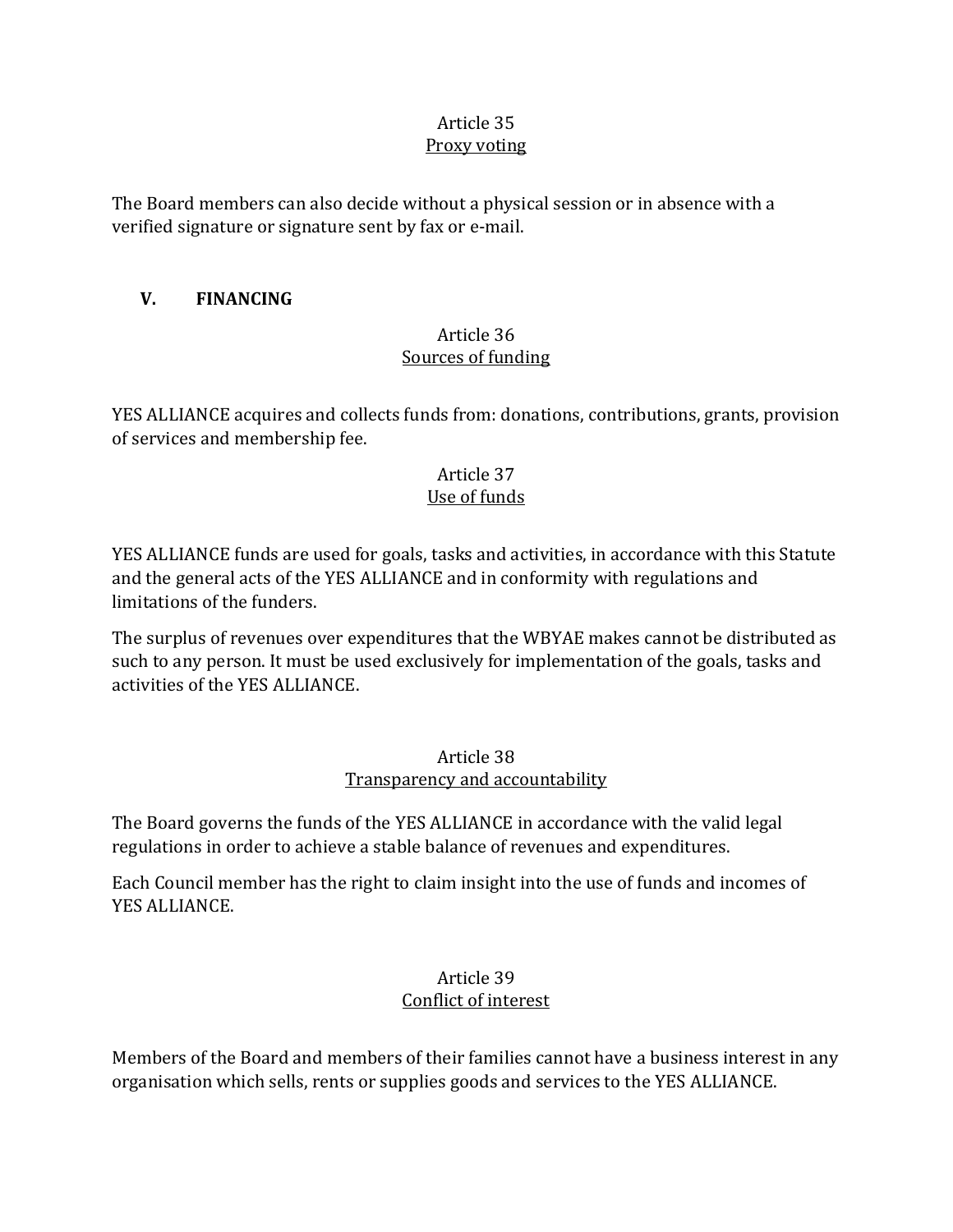An exception to paragraph 1 of this Article may be approved by a decision of the Board with a two-thirds majority of the total number of members, and it should appropriately be published in the annual report of the YES ALLIANCE.

Board members, who have a relationship with an organisation that works with the YES ALLIANCE, should declare this interest in relation to their organisation and they should be excluded from the relevant decision-making by the Board.

## **VI. PUBLICITY IN OPERATION AND INFORMATION DISSEMINATION**

## Article 40 Publicity of work

The work of the YES ALLIANCE is public and transparent.

YES ALLIANCE organs oblige themselves to provide information to the public.

All information shall be provided upon request.

## Article 41 Methods of publicity

Publicity of its work is realized also through:

- press conferences;
- the website;
- annual or regular reports about its work;
- cooperation with the media;
- publications;
- information-dissemination;
- other appropriate communication tools and means.

# **VII. FOUNDATION ACTS**

#### Article 50 General acts

YES ALLIANCE adopts the following general acts: Statute and Code of Conduct.

Deviations from the Statute and general acts may not be permitted, unless the Statute and general acts are amended and supplemented.